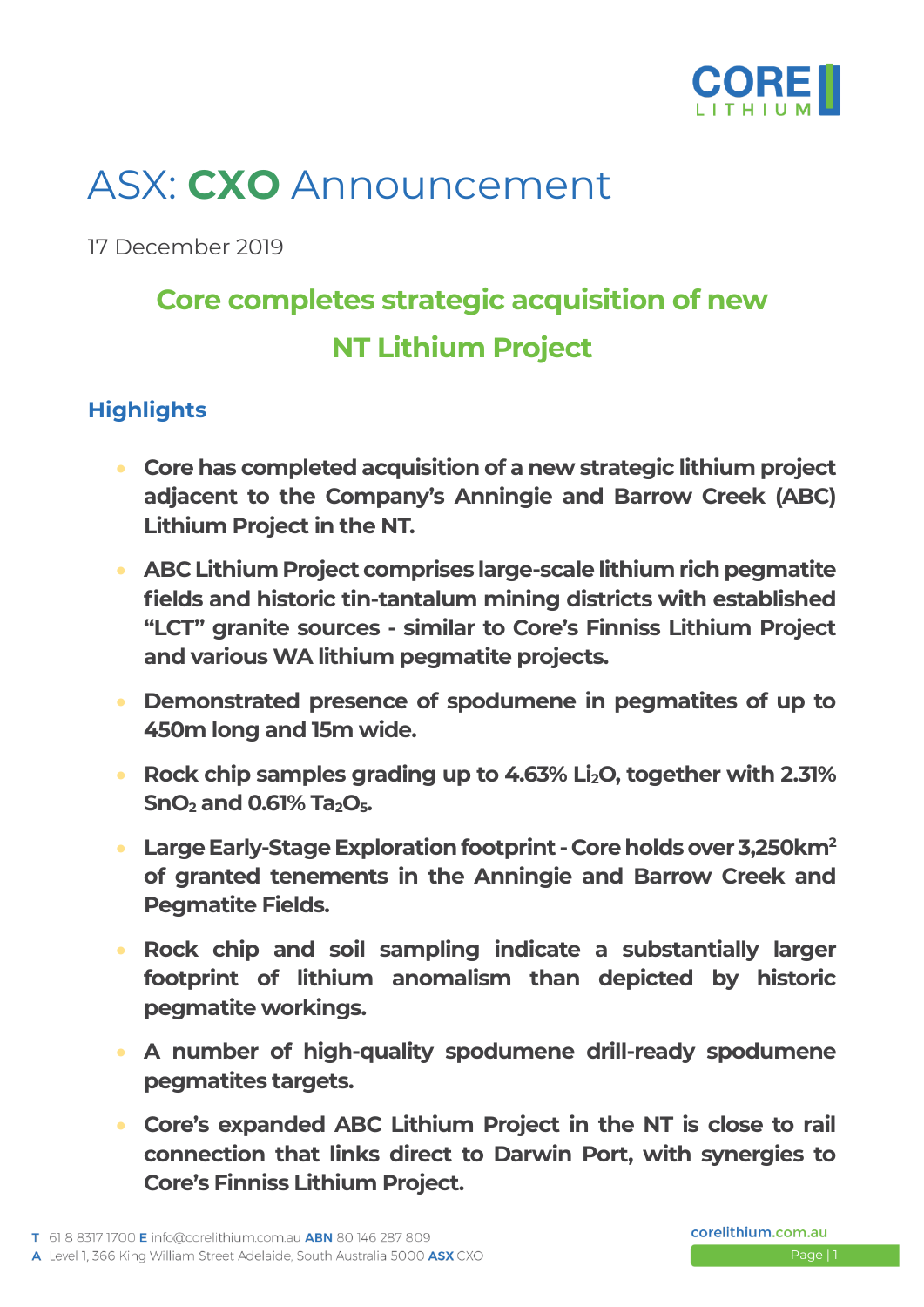

Advanced Australian lithium developer, Core Lithium Ltd (**Core** or **Company**) (ASX: CXO), is pleased to announce the strategic acquisition of a new lithium project in the Northern Territory.

Core has acquired the Walanbanba Lithium Project - located within and adjacent to Core's Anningie and Barrow Creek (ABC) Lithium Project - from Todd River Resources (ASX:TRT) (Figure 2).

Sampling of the numerous pegmatites mapped in the Bismark area within the Walanbanba Project tenement EL 26848, has returned results with an outstanding maximum lithium grade of 4.63% Li<sub>2</sub>O (Exploration results released by Todd River Resources under JORC 2012 on 21/12/2017 & Figure 1. The results have not been independently verified by Core at this time and therefore Core cannot be regarded as reporting, adopting or endorsing those results).

In total, there were 15 rock samples in the area which returned assays of greater than 1% Li<sub>2</sub>O, spread over several pegmatite bodies within an area of 350m x 400m. The best grade is associated with spodumene-quartz pegmatite and albite-spodumene-quartz pegmatite, confirmed by XRD analysis.

More significantly, there are 10 results that are over 3% Li<sub>2</sub>O. This is very high grade and indicates that there is at least 40% spodumene in the rock sample.

XRD mineralogical analysist was undertaken on a total of 12 rock chip samples identifying the minerals present in the samples. Three of the twelve samples had a high proportion of spodumene identified, with 20-50% of these samples being spodumene (semi-quantitative mineralogy). The spodumene occurs almost exclusively with quartz and albite.

Broad multi-element support is also provided in the lithium-associated elements – Cs, Ta, Sn, and Nb – confirming the Lithium-Caesium-Tantalum (LCT)-type nature of the host pegmatites.

The recent rock chip sampling results are highly anomalous for lithium and confirm both that the pegmatites found in this area are all of LCT type, and that the area has high prospectivity for Li-Sn-W-Ta-Cs related mineralisation.

In summary, the recent exploration focussed on lithium has uncovered evidence to support the ABC Lithium Project represents a genuine early-stage and potentially largescale lithium province.

In addition to Core's near development-ready Finniss Lithium Project near Darwin, the Company now 100% controls over 3,250 km<sup>2</sup> of granted tenure over the large-scale ABC Lithium Project in the NT.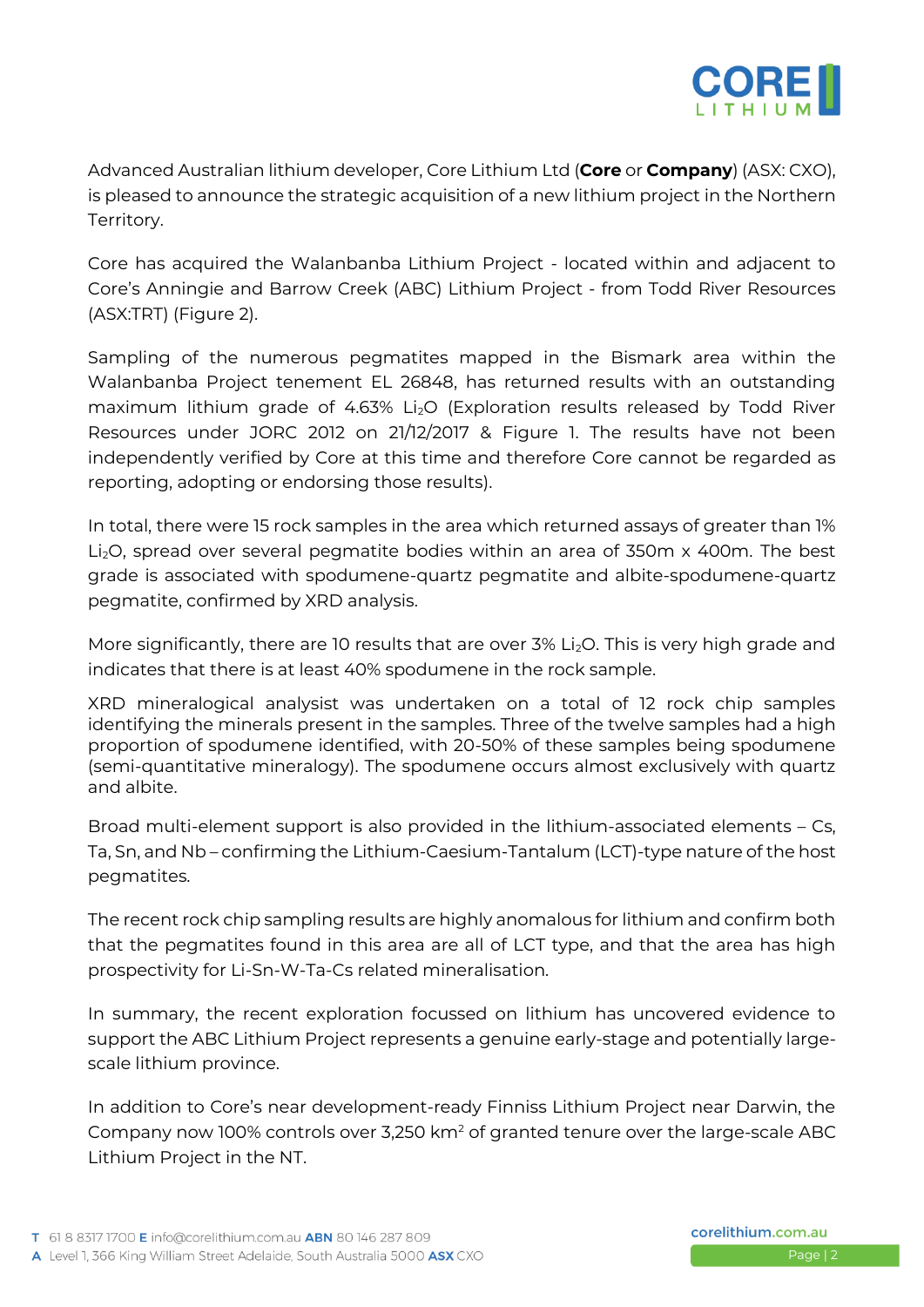



*Figure 1. Lithium and Tin assays from rock-chip surface sampling in the Bismark area within EL 26848 (previously announced by ASX:TRT on 21 December 2017).*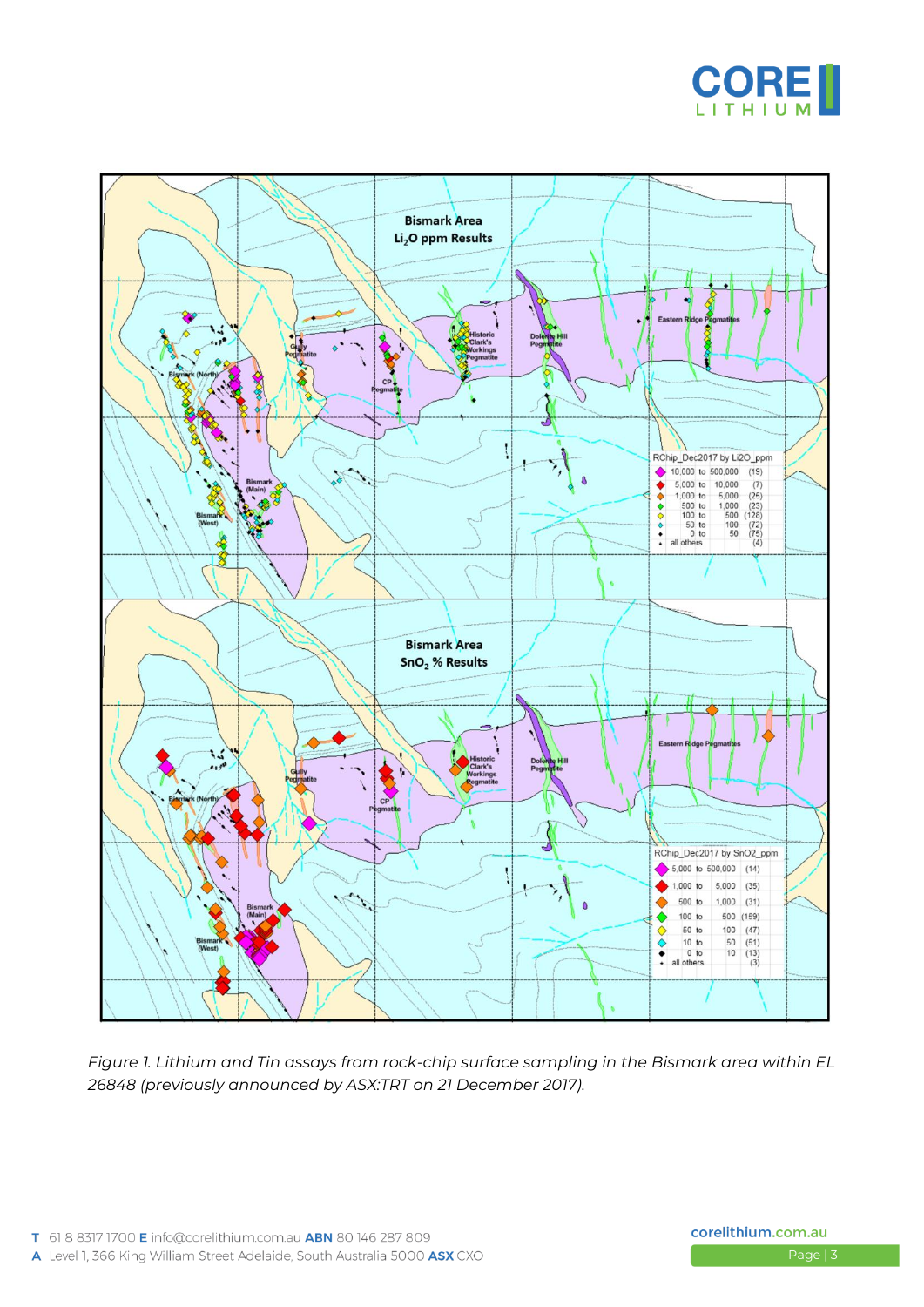



*Figure 2. EL 26848 located within and adjacent to Core's dominant tenement holding over the Anningie and Barrow Creek Pegmatite Fields.*

As consideration for the acquisition of EL 26848, Core has issued 1,317,792 CXO shares at a price of approximately \$0.038 per share amounting to \$50,000 as announced on 11 October 2019. The shares are subject to voluntary escrow to 30 June 2020 and are issued under the Company's 15% placement capacity. An Appendix 3B follows this announcement.